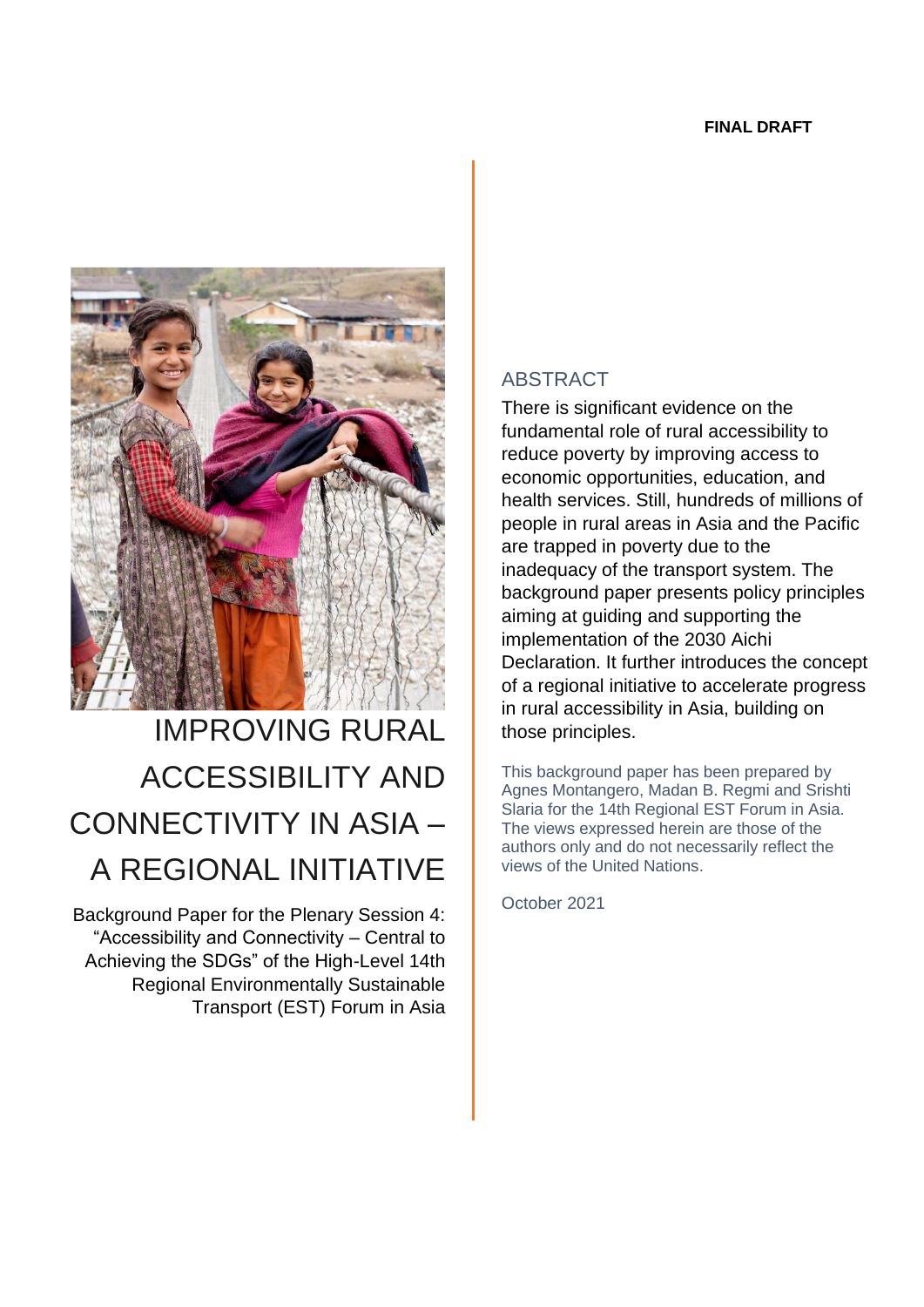# **Table of Contents**

| 1.      |  |
|---------|--|
| 2.      |  |
| 3.      |  |
| 4.      |  |
| 4.1     |  |
| 4.2     |  |
| 4.3     |  |
| 4.4     |  |
| 4.5     |  |
| 4.6     |  |
| 4.7     |  |
| 4.8     |  |
| 4.9     |  |
| 4.10    |  |
| 5.      |  |
|         |  |
| Annex A |  |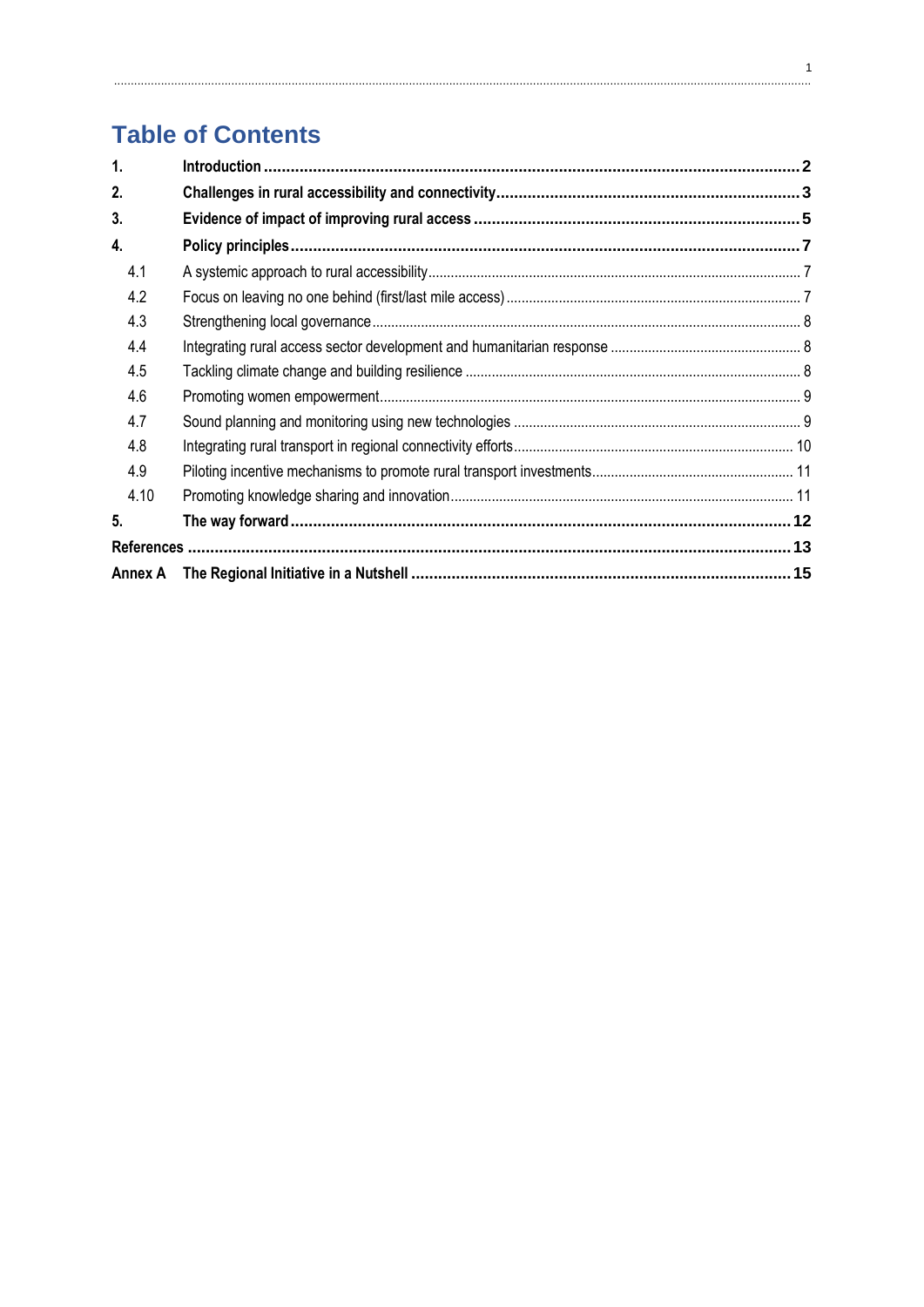## <span id="page-2-0"></span>**1. Introduction**

Rural connectivity is a lifeline for roughly 50% of the population of the Asia-Pacific region. Rural areas across much of Asia and the Pacific are undergoing profound economic, social and demographic changes. Movement of people and goods, ideas, values, and cultural practices are being exchanged both physically and virtually across communities in different forms, creating new opportunities but also risks that have been heightened by the COVID-19 pandemic. In this regard, enhanced accessibility and connectivity in rural areas plays an important role in rural development and in enhancing economies of scale and agglomeration, expanding thus opportunities across multiple development dimensions.

However, COVID-19 has clearly shown how a lack of access to connectivity infrastructure and services is rapidly reversing gains made in the reduction of rural poverty over the past two decades and widening inequality gaps between people in urban and rural areas. Already prior to COVID-19, the majority of people suffering from extreme poverty in South and South-East Asia predominantly lived in rural areas. In Indonesia, for instance, despite the general progress in economic development, pockets of extreme deprivation persist in many rural locations. In 2019, one rural household in five did not have enough food for all members (World Bank, 2020a).

Rural connectivity has improved over the past decades with more and more roads built that link villages to cities. The Rural Access Index (RAI), which measures the proportion of the rural population who lives within 2 km of an all-season road, has increased in Asia. For instance, only 17% of the rural population had road access in Nepal in 2003 compared to 54% in 2015. In Bangladesh, 37% had road access in 2000 compared to 87% in 2015 (World Bank, 2006; World Bank, 2020b). The difference between the old and new RAIs must be considered carefully though, given that they were determined using fundamentally different methodologies and data (World Bank, 2016).

However, access to infrastructure connectivity in rural areas is still limited in most South and South-East Asian countries. Studies on transport connectivity have shown that in Afghanistan (33%) and Myanmar (34%) less than half of the rural population live within 2 km of an all-weather road. In Bhutan, Nepal, and Kazakhstan, less than 10% of the rural roads are paved (UNESCAP, 2017). Poor transport connectivity was identified as a major cause of peri-natal mortality in the hills of Nepal (Shrestha and Workman, 2008). Moreover, there are large disparities in access within the region and within countries. In Indonesia for instance, the share of villages with asphalted roads in 2018 amounted to 94% in Java-Bali while it was only 23% in Papua, and all other regions were still at least 20% points behind (World Bank, 2020a).

A diverse range of rural transport modes and services can be found in the Asia and Pacific region. In many rural areas, non-motorized transport modes, such as walking, cycling and riding animals, are still the predominant mode for first/last mile connectivity, while human and animal traction and agricultural machinery such as tractors are commonly used to carry agricultural produce. Informal sector entrepreneurs also provide services, including trucks, pick-ups, 'rural taxis', motorcycles, bicycles, and animal-drawn carts (UNCRD, 2015).

Against this backdrop, the present paper reviews the challenges in improving rural accessibility and connectivity in the Asia-Pacific region, presents evidence of impacts of rural transport policies and projects in improving access to economic opportunities and essential services such as education and health, in reducing poverty and inequality, and in contributing to achieving the SDGs. It proposes policy principles that form the basis for launching a regional initiative aiming at improving rural accessibility and connectivity in Asia.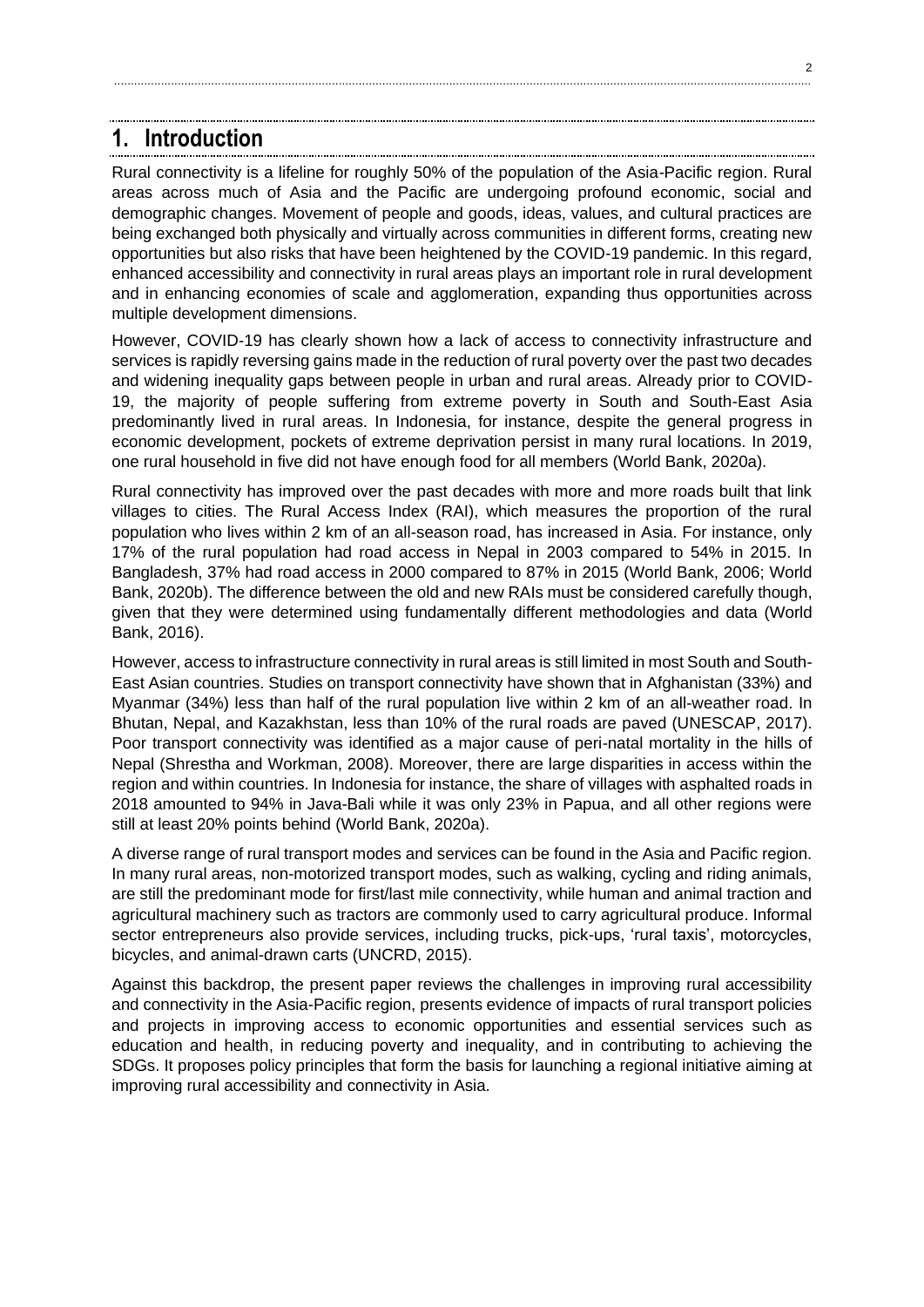### <span id="page-3-0"></span>**2. Challenges in rural accessibility and connectivity**

While most countries have good rural transport policies and strategies, many still need to strengthen their planning and project implementation capabilities. Lack of funding, coordination, technical know-how and capacities are often cited as bottlenecks to achieving anticipated progress (UNESCAP, 2017). While decentralization is considered as an opportunity for improving rural accessibility given the priority accorded by local governments to enhancing rural access and their proximity to rural communities, it may also represent a challenge. In Indonesia, decentralization has led to fragmented and weak institutions managing sub-national roads, making it very difficult for a coordinated approach to address the maintenance backlog. Public works departments at district level have limited capacity and lack training. They generally lack technical skilled staff, which contributes to less efficient maintenance work (World Bank, 2012a).

Accessibility is not merely the provision of roads or transport services. Accessibility involves whether people can get to key services at reasonable cost, in reasonable time, and with reasonable ease, given the inherent barriers they face in commuting (Engel et al., 2017). Many countries in the region have invested in their rural road network with a focus on rural road length. As a result, the rural road network has expanded significantly. The quality of the roads remains, however, a significant barrier to mobility of rural residents. Besides expanding rural road networks, upgrading and maintaining existing access represents a major challenge (UNESCAP, 2017). In Bangladesh, for example, the Local Government Engineering Department (LGED) has emerged as a nodal agency and a well-established maintenance planning and budget allocation system. However, only about 20% of the estimated requirement for rehabilitation and maintenance of all roads is allocated in LGED's budget each year (Sunil et al., 2020).

Additionally, investments in first/last mile transport systems including access roads, trail improvements and trail bridges, which would enable to connect remote settlements and farms, are often neglected. Some of the reasons mentioned include the limited capacity of the local governments in planning and mobilising finances, and the complexity of land acquisition. Finally, rural transport needs to be better integrated in a broader vision of the transport system, enabling thus to connect different levels (e.g., from village roads to regional and international networks) and hence contribute to connectivity (UNESCAP, 2019).

The transport system in most countries in Asia is not socially inclusive. While it is generally assumed that transport infrastructure is gender-neutral, with men and women benefiting equally, recent studies have shown that mobility patterns differ between men and women and the benefits accrued vary due to their assigned gender roles (ADB, 2011). Specifically, "mobility is experienced differently by women and men, as they use different modes of transport for different purposes and in different ways depending on their socially determined reproductive, productive, and communityrelated gender roles." (ADB, 2013). Concretely, women tend to bear a disproportionate share of transport burdens to fulfil their domestic, social and economic roles (World Bank, 2012b). The International Labour Organization (ILO) estimates a reduction of 16.5% in the participation probability of women in the labour market in developing countries, owing to the limited access to and safety of transportation. This indicates how inadequate transport can be the greatest obstacle for equal opportunities for women (Kurshitashvili et al., 2020).

Policy makers are challenged with a lack of gender-disaggregated mobility data crucial for developing solutions that are inclusive (UNESCAP, 2020a). Moreover, women are greatly underrepresented in the transport sector incl. in policy-making positions. The International Transport Forum estimated that in the Asia-Pacific region, women are found in fewer than 20% of transport jobs. The barriers to women's participation in transport work are influenced by persistent gender stereotypes about women's suitability for transport work, which deter women from entering the sector, shape their experiences in the job and can negatively affect retention (Wright, 2021). Studies have also shown that women are likely to experience "time poverty" and have the added pressure of juggling several tasks, which ultimately limits their ability to benefit (ADB, 2011).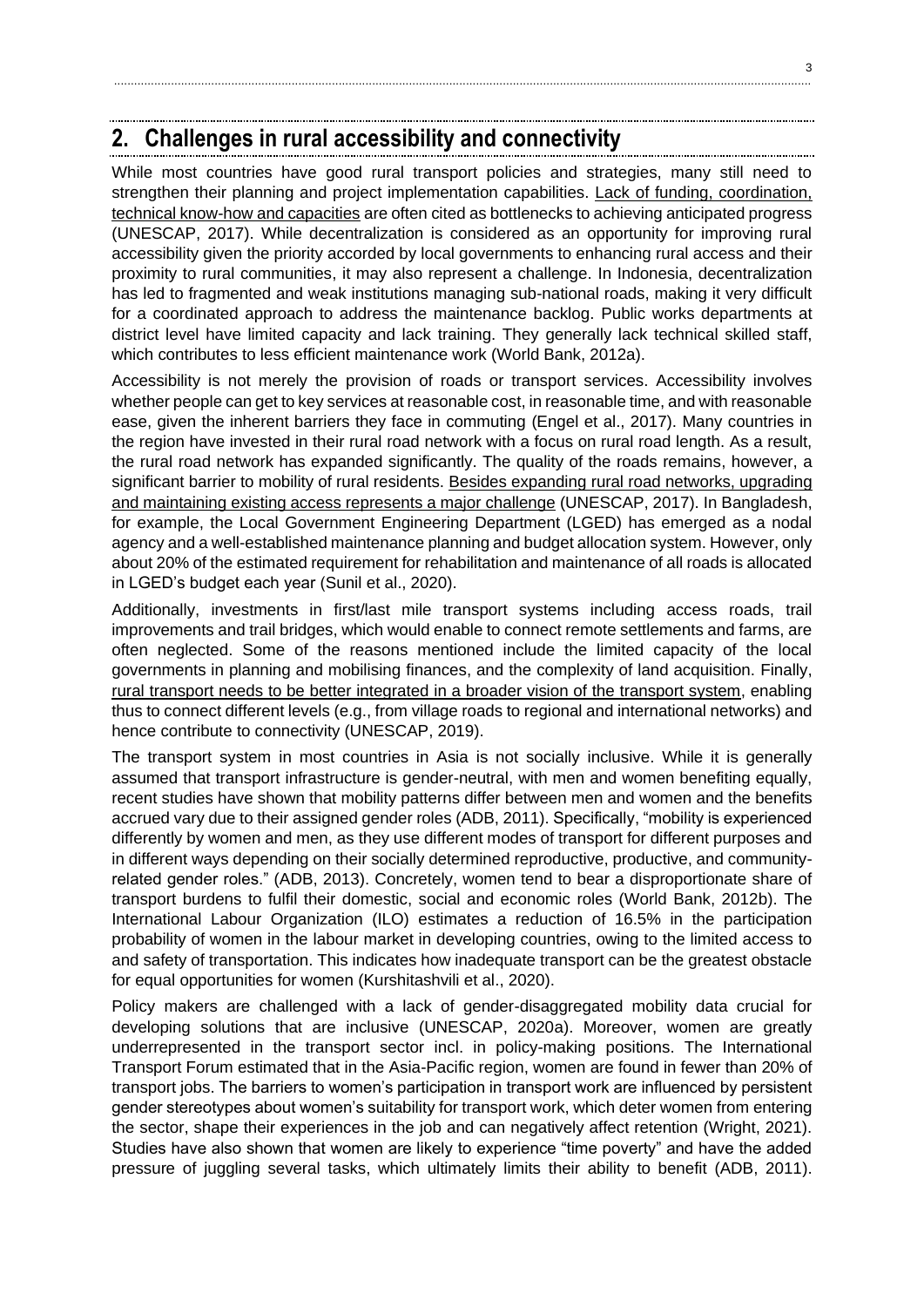Further, they are particularly underrepresented in senior roles in the transport, logistics and infrastructure sectors. As a consequence, gender perspectives are less likely to be considered in decision-making. Including women more systematically in the transport sector and in the decisionmaking processes is therefore essential for designing transport systems that respond to gender needs (UNESCAP, 2020c).

The number of elderly and disabled people is increasing in Asia. An estimated 690 million people in Asia and the Pacific have some form of disability, including physical disabilities, blindness or low vision, deaf or hard-of-hearing, those with cognitive/developmental disabilities, learning and psychosocial disabilities, and finally, those with multiple ones together (UNESCAP, 2019b). The transport system should thus be designed in a manner that is equitable, affordable, and responsive to all groups in the society, including men, women, children, elderly, and the disabled.

Whereas the socio-economic impact of rural transport projects has been demonstrated (see Ch. 3), they may also represent a risk, particularly for livelihood assets and the environment, if not adequately designed and implemented. A study on the impact of rural road developments on livelihoods in northern Laos revealed the "short-term benefits of the maize feeder roads on poverty alleviation and rural development, but also the negative long-term effects on agroecosystem health and agricultural productivity related to unsustainable land use" (Castella and Phaipasith, 2021). The authors conclude that whether roads do harm or good to local livelihoods lies in the capacity of local communities to negotiate the road for their own interest. This highlights the crucial importance of involving local communities in rural transport interventions from the design stage, and of ensuring community empowerment is an integral component of any rural transport project.

Rural road development can have negative environmental consequences such as deforestation, landscape fragmentation, increased landslides, the spread of invasive species and the threat to biodiversity (Charlery et al., 2016). Sound environmental impact assessments incl. the design and implementation of protective measures are considered as essential elements of any rural transport projects. Besides, labour-based road construction as opposed to the use of heavy machinery such as bulldozers can limit environmental impact while increasing the benefit in terms of employment and income. Green roads enable optimization of water harvesting, flood retention, sedimentation and erosion control, thereby reducing damage to the landscape surrounding the roads, reducing water-related damage, and making the beneficial use of water with roads possible. There is obviously a trade-off between the local short-term economic and social benefits of better access and the long-term 'costs' to the environment. Recent studies suggest new types of analysis to prioritize rural roads based on both their economic and social benefits, and their potential negative environmental impact (Hine et al., 2019).

Climate change impacts rural transport infrastructure (e.g. heavy rains, landslides, and erosion). In Bangladesh, for instance, more than half of all roads are exposed to flooding and large sections of the transport network are vulnerable to flooding and other natural disasters (ADB, 2021). This calls for a risk-based approach and innovation in road design and asset management. Resilient rural transport infrastructure is also an essential element to respond to disasters (e.g. support to remote communities in case of earthquakes, flooding, and conflicts).

A key challenge in developing transport connectivity infrastructure in rural areas is economic feasibility. This is due to low volume of traffic demand, low purchasing power, governance problems, and negative externalities, such as worsening road safety. This suggests that rural transport connectivity should not be viewed in isolation, but as part of a broader network of services, which in turn supports a wider economic and social system. Besides, illustrative calculations estimate that it may cost more than \$100 per head of population served to achieve universal access using higher volume rural roads, but only \$5 to \$10 per head served using basic access and motorcycle trails. At this lower level of costs, it may be possible for even the poorest countries to approach universal rural access by 2030 (Sustainable Mobility for All, 2019).

One of the major obstacles is the fact that rural connectivity has not received priority attention. Clearly, governments are faced with competing development priorities with global challenges such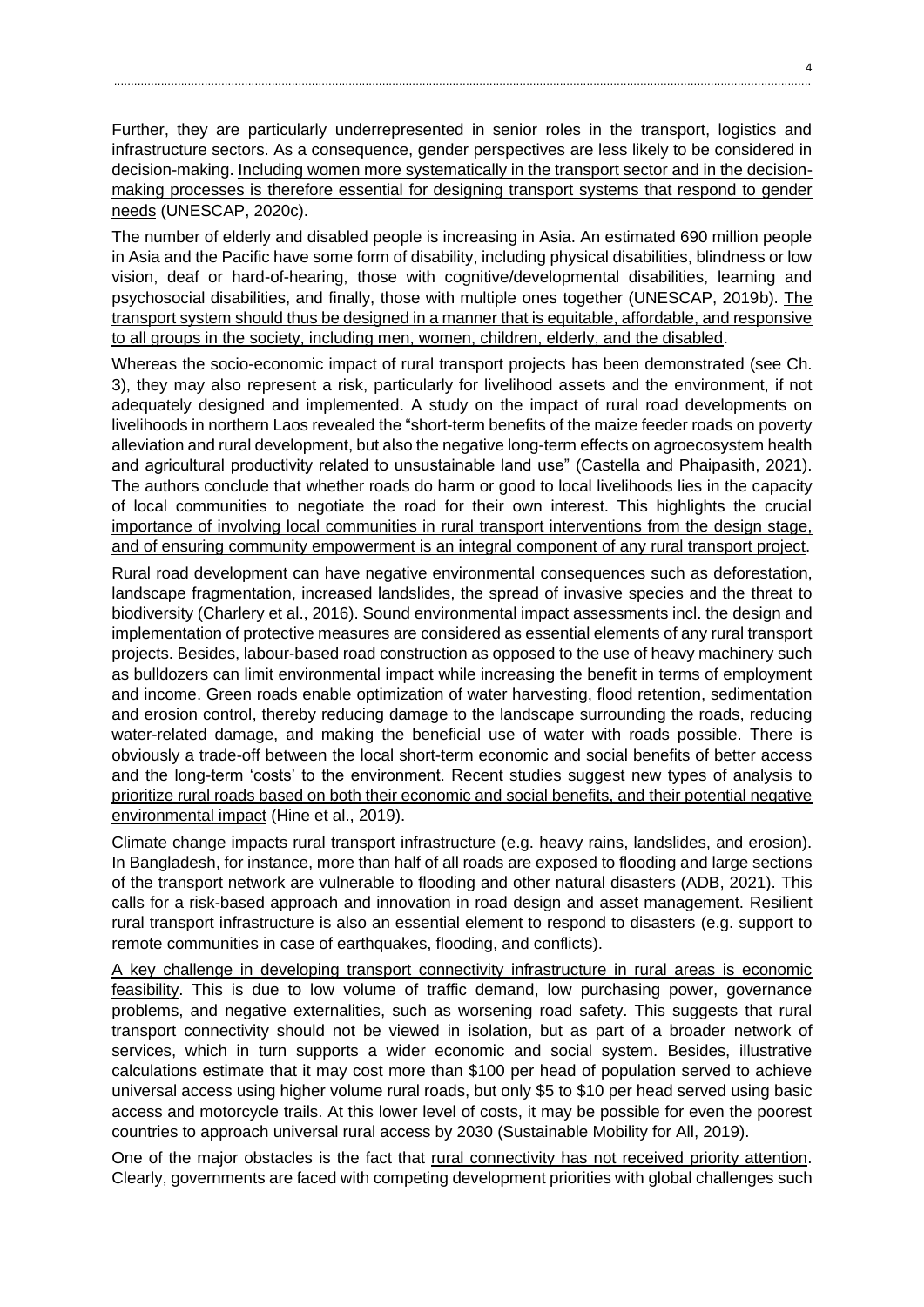as decarbonising transport requiring enormous investments. This calls for a reflection on how to put rural accessibility and connectivity higher on the political agenda, and what financing instruments, incentives, and support mechanisms could accelerate progress in rural access.

# <span id="page-5-0"></span>**3. Evidence of impact of improving rural access**

Transport-related measures have repeatedly been identified by academics and practitioners as effective ways to reduce poverty in Asia and the Pacific. A condition for development of a region is access to a wider transportation network as a way to reduce geographic isolation and provide rural communities the opportunity to access the mechanisms of free markets. This, in turn, helps transform local rural economies (Engel et al., 2017) and breaks barriers to social inclusion, which have hindered socio-economic progress substantially. The challenge of improved accessibility is not only to induce economic growth, but also to reduce inequality and eradicate relative poverty.

Accessibility of transport improves access to economic opportunity. One of the main arguments supporting this is that improved transport networks enable the rural population to access markets, especially for farmers, thereby incentivising them to move beyond subsistence farming and increasing agricultural incomes (Engel et al., 2017). Another argument in favour of improved accessibility is the expansion of farming output due to lower transportation costs. Accessibility increases agricultural productivity, which in turn is reflected in better home consumption, higher agricultural wages, better opportunities for off-farm employment, higher food security and ultimately reduced intensity and incidence of rural poverty.

A longitudinal study by Fan et al. (2008) conducted in India from the 1970s onwards found that education and rural road projects were the second most effective means of boosting agricultural growth and alleviating poverty, even in areas where agricultural potential is low, provided transport connectivity enables seasonal migration to bordering high-potential areas (Engel et al., 2017). Moreover, rural connectivity creates opportunities outside of agriculture; this notion is supported by India's rural road construction programme which has provided paved roads to more than 100,000 villages since 2000. Consequently, the share of workers in agriculture decreased by 10%, with an equivalent surge of wage labour market participation. Additionally, improving access can also support the development of rural tourism.

Evidence from various studies suggests a positive impact of rural roads on income and household consumption of grains and non-food items. The studies conducted in low income countries (incl. Bangladesh and Nepal) reported a substantial impact on income. It is interesting to note that the highest impacts were amongst the poorest and most remote communities. Further studies also suggest that rural roads have a positive impact on the choice of occupation and on job creation. Investment in rural roads consistently promotes an increase in non-agricultural employment. Besides, road construction and maintenance is itself a source of employment. The Department for International Development (DFID) funded Rural Access Programme (RAP) in Nepal uses labourintensive construction and maintenance of transport infrastructure as an entry point for improving the poorest and most marginalised people in remote areas. Since its start in 2001, it has built 1,100 km of new roads and provided 19.5 million person days of employment for poor people (Hine et al., 2019). A study conducted in Indonesia indicates that if the main policy objective is to generate employment for low and unskilled workers, promoting labour intensive road construction will generate twice the number of jobs compared to capital-intensive road construction (ILO, 2010).

Transport access improves access to education. Low levels of education are both a fundamental reason for poverty and social exclusion and a result of it as well. Fan et al. (2008) found that direct public investments in education in India had the second highest impact on poverty reduction, followed by rural roads (Engel et al., 2017). Therefore, it is imperative that road and educational investments must go hand-in-hand and not be evaluated as separate from one another – safe and reliable all-season road access can lower barriers to school attendance of rural children.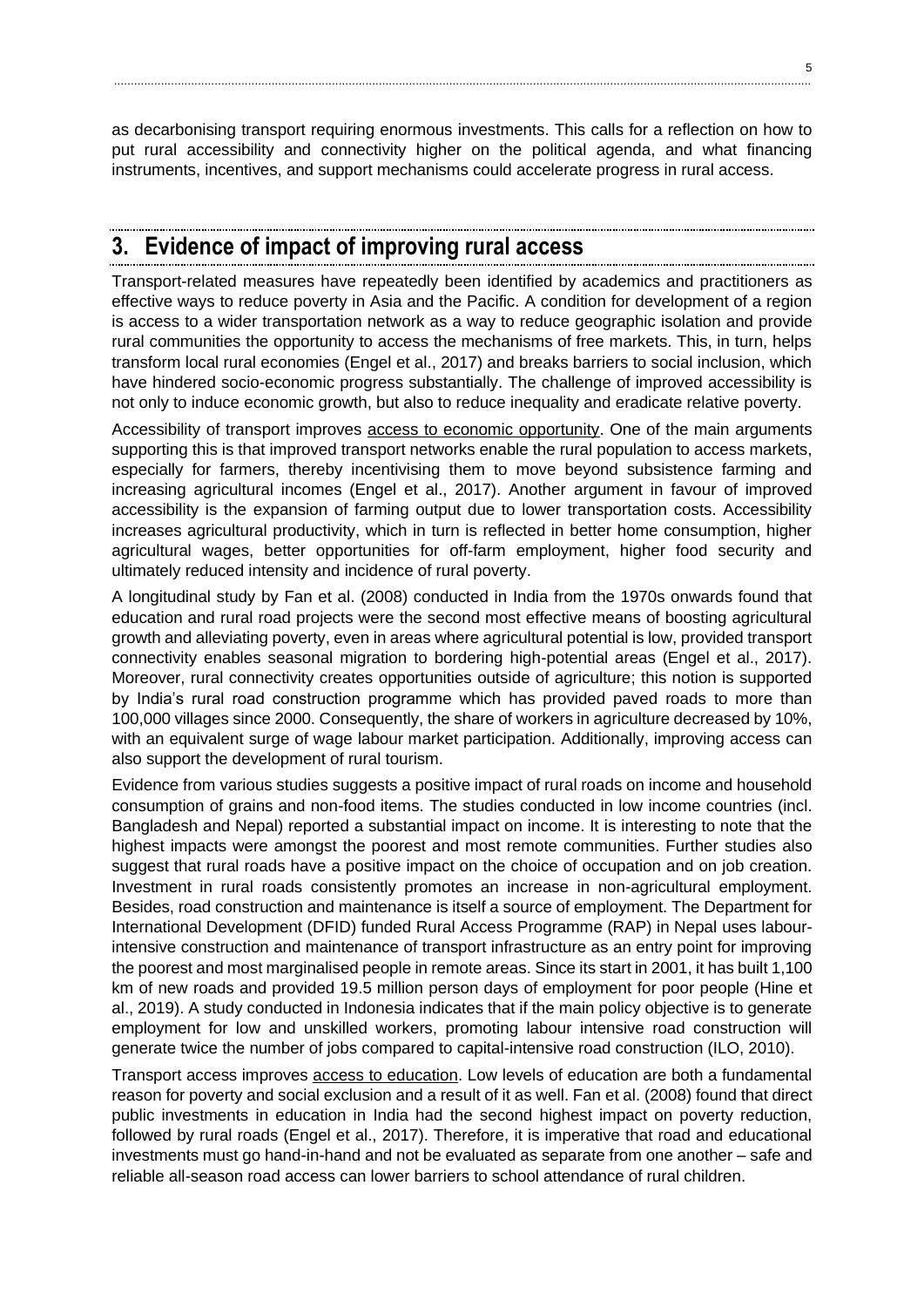Review of studies from different countries highlighted that improved rural roads and access to bicycles have a generally positive impact on school enrolment and attendance, particularly for younger children and girls. However, in one example (India) there was a decline in attendance of 14 to 20 years, which is interpreted as resulting from better access to employment opportunities (Hine et al., 2019).

Another key benefit of accessible transport is that it improves access to health services, which in turn improve rural livelihoods. Similar to education, human health can be viewed as both a cause and effect of poverty; those experiencing poor health – physical or mental – are less likely to succeed on competitive job markets, thus, having fewer resources and assets to exit poverty (Engel et al., 2017). In Pakistan, 58% of births in villages were assisted by a skilled attendant where there was road access, compared with 39% for women without road access (Norman, 2013). Adding the already poor supply of resources in rural areas such a clean water and sanitation, rural communities are at a much higher risk of mortality.

The evidence of the studies analysed by Hine et al. (2019) suggest a positive impact of rural roads on health through increased and faster access to health care resulting in improvements in the adoption of preventive health care practices and reduction in morbidity. Access to an all-season road was found to have significant positive impacts for women with increases in the awareness of contraceptives and the presence of women welfare committees within villages. Rural households were also found to be more likely to have access to potable drinking water.

Improved accessibility also results in enhanced social networks, and access to information and ideas. Improving rural access is also likely to accelerate digital connectivity. Further reported social impact of rural access projects include social cohesion, women empowerment, strengthening local expertise, and enhanced community resilience. However, it must be noted that these projects put emphasis on community mobilization and give a strong voice to communities in the design, implementation, and maintenance of rural access interventions. In those cases, the reported impact is related to the implementation approaches rather than improved accessibility. Rural access interventions that strongly rely on community construction were reportedly less affected by the COVID-19 pandemic. Trail bridge construction in Nepal, for example, has only slightly slowed down in 2020. Rural access interventions are also highlighted as effective COVID-19 response or economic recovery measures as they provide employment and income, contribute to food security (improved market access), and support the health supply chain (transport of medicines, oxygen, vaccine roll out). Finally, some organizations build on community construction of rural infrastructure incl. rural roads or bridges to promote cross-border cooperation in fragile border areas ("roads for peace").

Rural accessibility is also considered as an instrument for disaster risk reduction. Because of their exposure to natural disasters, people in Bangladesh, for example, need weather and climate information including early warning on a constant basis. Lack of accessibility does not only limit access to early warning information but also to cyclone shelters, which substantially contributes to the number of casualties caused by extreme weather events (Ahmed and Eklund, 2019).

Rural access, besides being directly addressed in SDG indicator 9.1.1 (RAI), is thus also a precondition to achieve many other SDGs. Rural transport will contribute to poverty alleviation (SDG 1), food security (SDG 2), health (SDG 3), education (SDG 4), empower women in rural areas (SDG 5), facilitate access to clean water and sanitation (SDG 6), promote inclusive growth and economic opportunities (SDG 8), contribute to sustainable infrastructure (SDG 9 and 11), and increase climate resilience and adaptation in rural areas (SDG 13) (Sustainable Mobility for All, 2019).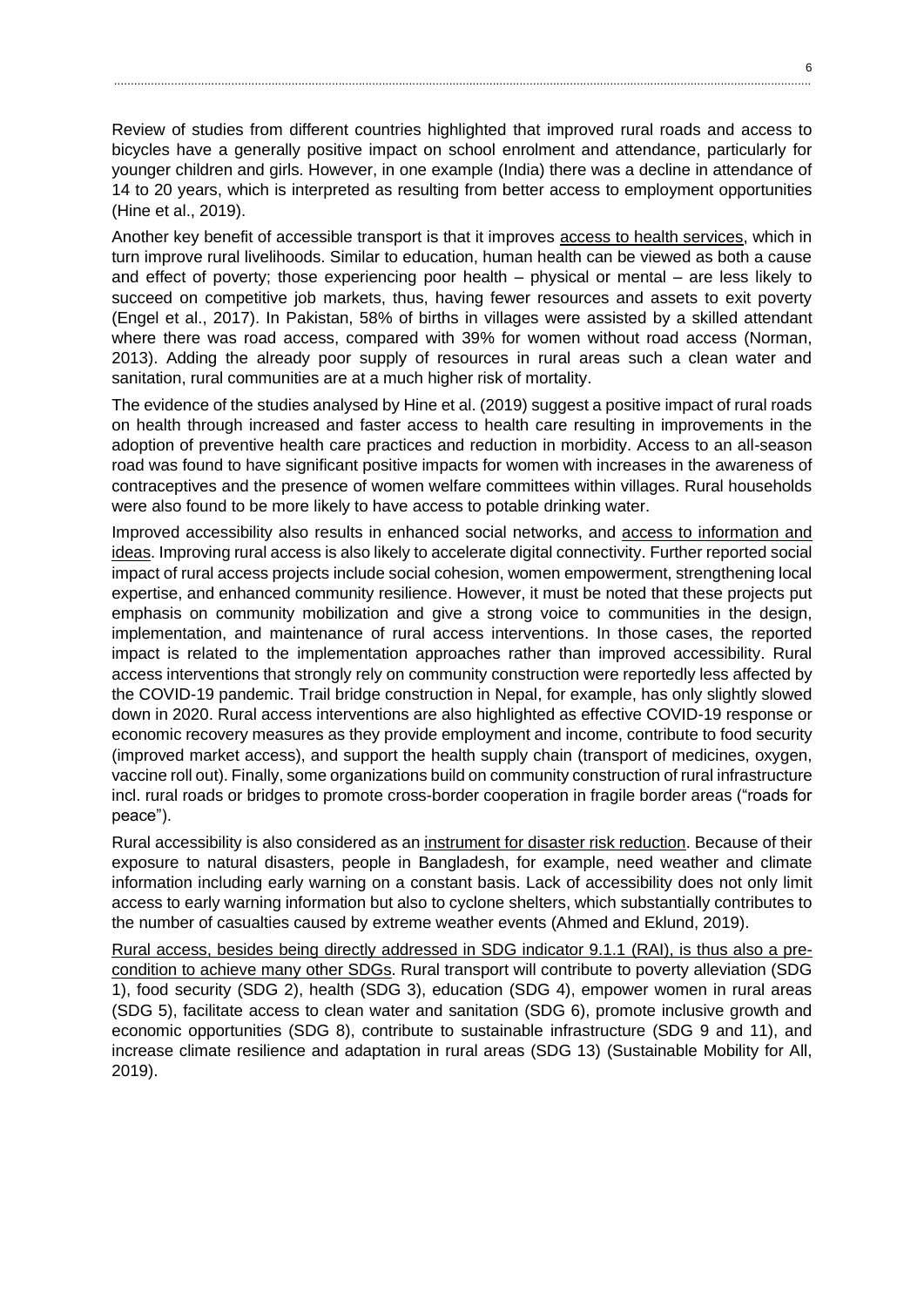# <span id="page-7-0"></span>**4. Policy principles**

UNESCAP is in the process of finalising a new regional action programme on sustainable transport development (2022-2026) by strengthening the social dimension of transport. Promotion of policy frameworks to improve rural, rural-urban, and peri-urban accessibility, addressing vulnerabilities and climate change impacts on rural infrastructure and their contribution to reduce poverty and inequality are some of the priority actions being considered within the new thematic areas "Inclusive transport and mobility". The following policy principles are based on lessons from rural access interventions, particularly in Asia and the Pacific. They provide a discussion basis for guiding and supporting the implementation of the 2030 Aichi Declaration and ESCAP's new regional action programme on sustainable transport development (2022-2026), with a focus on rural accessibility. They are also at the core of a regional initiative currently being initiated by Helvetas and UNESCAP to improve rural accessibility and connectivity in Asia (Annex A).

................................................................................................................................................................................................................

#### <span id="page-7-1"></span>**4.1 A systemic approach to rural accessibility**

Lessons from rural access interventions confirm the importance to shift from an infrastructurecentred to a systems approach. Rather than focusing on building x km of roads, the question is how to effectively build the required capacities, institutions, and policies to ensure sustainable access. What are the bottlenecks in the current rural transport system, and what is the stakeholders' vision for the future system? What system changes, such as capacity building, institutional and policy development are required to gradually transition towards the future vision? Adopting a systemic approach is expected to be more sustainable (changes are identified and promoted by permanent system actors rather than external ones) and conducive to large scaling up (system changes are integrated in a government programme from the start).

A systemic approach also helps identify promising cross-sector collaboration. Combining rural accessibility and market linkages (e.g. getting a good understanding of the demand for specific crops or products, and developing partnerships with the private sector), for example, is likely to multiply the socio-economic impact of rural transport initiatives. Other cross-sector initiatives such as rural transport and disaster risk reduction, climate resilience, rural tourism, or digitalization are expected to result in high development impact and, in turn, contribute to reducing inequality.

#### <span id="page-7-2"></span>**4.2 Focus on leaving no one behind (first/last mile access)**

Considering the number of competing development priorities governments are faced with, a phased approach is proposed. Based on the lesson that the rural transport sector might have too often focused on the construction of feeder roads, a first phase could consist in focusing on the most remote communities by prioritising access improvement around the existing road network, for example, by building motorcycle trails, bridges, and access roads enabling to connect remote settlements and farms (first/last mile access). Those communities, given the difficulty in access, are usually left behind; they do not benefit from development investments in various sectors incl. education, health and hygiene. Besides, improving first mile access would significantly reduce post-harvest losses and facilitate agricultural marketing, thus contributing to small-holder agriculture, which provides one of the key pathways to poverty reduction through food security for people living in rural areas (Bradbury, 2018). Providing access to the most remote communities would turn the Agenda 2030's core idea of leaving no one behind into reality. The proposed phased approach is in line with the 2030 Aichi Declaration's concept of setting nationally relevant, short (2025), medium (2030) and long term (2050) targets.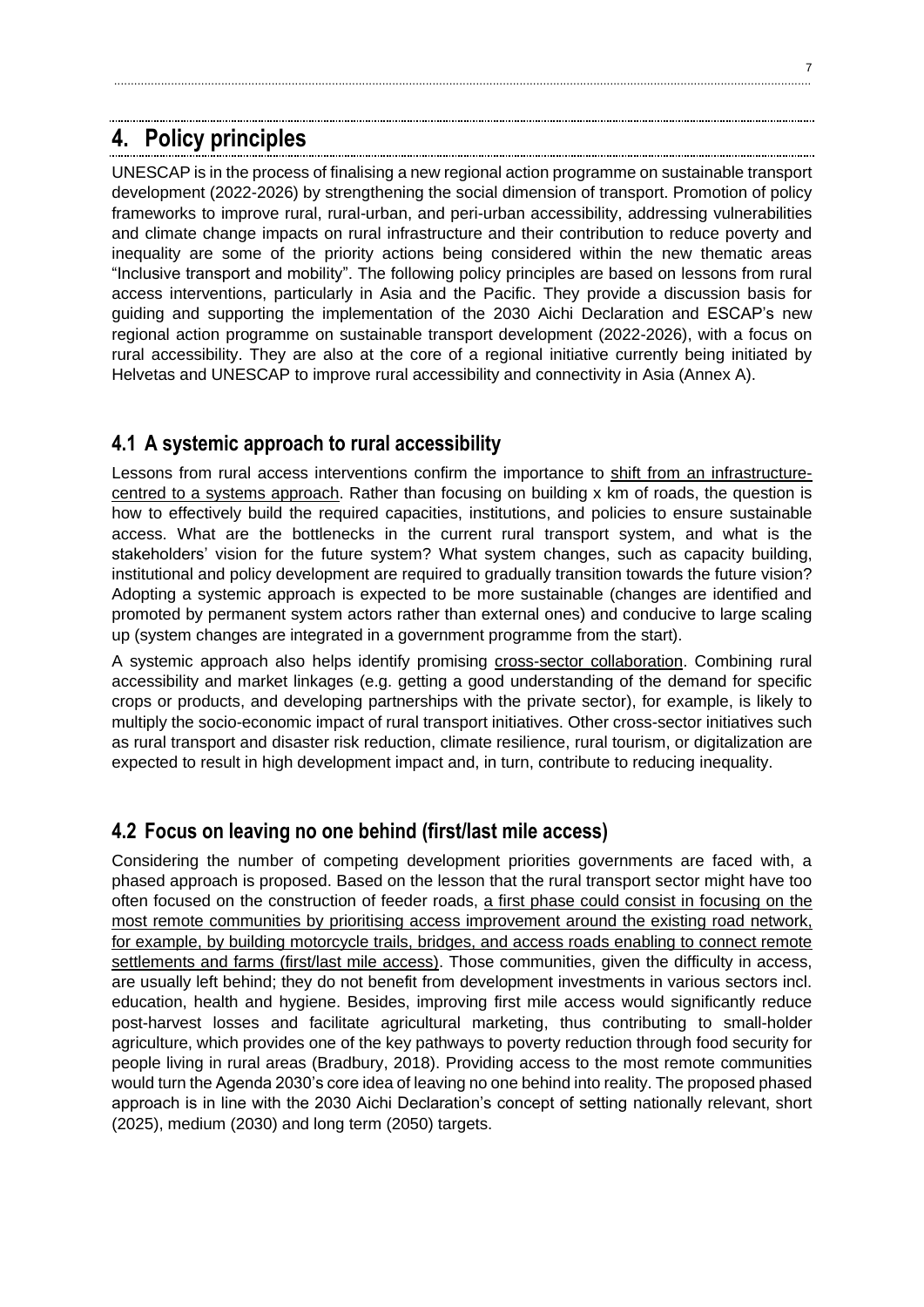#### <span id="page-8-0"></span>**4.3 Strengthening local governance**

Rural transport initiatives have proved to be an appropriate entry point to strengthen local governance, incl. the effectiveness of district or municipal coordination, planning, budgeting, procurement, quality control, monitoring, and maintenance. They were particularly able to strengthen capacities of local governments in participatory processes, considering the voice of the communities incl. women and marginalized groups in formulating their demands, transparency (e.g., in the procurement process), and accountability. Such initiatives provided the opportunity to support the reflection on the appropriate distribution of roles and responsibilities between the central and the decentralized governments, incl. financing responsibilities (devolution of power, fiscal decentralization). They were opportunities to build the capacity of local governments to establish and facilitate a dialogue with the communities, strengthen social cohesion and prevent conflicts.

One of the lessons of the Nepal trail bridge sector development is that local bridge committees that were created early on represented the nucleus of local governance. Moreover, decentralization and strengthened local governance was one of the key elements enabling large scaling up of the trail bridge technology. It also proved to be a key element of rapid response (e.g. reconstruction after the 2015 earthquake) and a key ingredient of resilience (e.g. continued bridge building during the COVID-19 pandemic).

It is therefore suggested to ensure that rural access interventions systematically include strengthening capacities of local governments through training and coaching, institutional building, and sharing experiences and tools related to local governance. Additionally, it might be useful to pilot the integration of new tools such as GIS-based needs assessment tools in the local government's planning process (e.g. district development plans).

#### <span id="page-8-1"></span>**4.4 Integrating rural access sector development and humanitarian response**

The proposed systemic approach implies strengthening the capacity of transport ministries, local infrastructure departments or road agencies in effectively developing their rural transport sector. This includes, for example, coaching the setting up of a rural transport unit, development of the regulatory framework, design of financing mechanisms for construction and maintenance, establishment of processes and instruments related to the coordination, financing, planning, and monitoring of rural transport efforts.

Capacity development efforts should also comprise emergency preparedness incl. prevention, mitigation and response to humanitarian emergencies. This might include the identification of critical infrastructure, preparation of contingency plans, incl. a budget for emergency response, and definition of coordination mechanisms with other Ministries and humanitarian actors.

#### **Responding to the COVID-19 pandemic**

COVID response is currently an urgent priority of many governments. In Nepal, for instance, the construction of one trail bridge provides an estimated 2,600 person-days of paid labour for a community. Enhancing rural accessibility is thus a good entry point to create jobs and income, improve food security (through the additional income and improved market access), and strengthen the health supply chain (e.g. transport of medicines, oxygen, and vaccine roll out).

#### <span id="page-8-2"></span>**4.5 Tackling climate change and building resilience**

The integration of a climate lens into rural transport programmes incl. adapted road design and asset management is considered as an important element. ADB, for instance, is mainstreaming climate adaptation measures into its transport operations incl. preparing technical guidelines on the identification of critical infrastructure and on climate change adjustments for engineering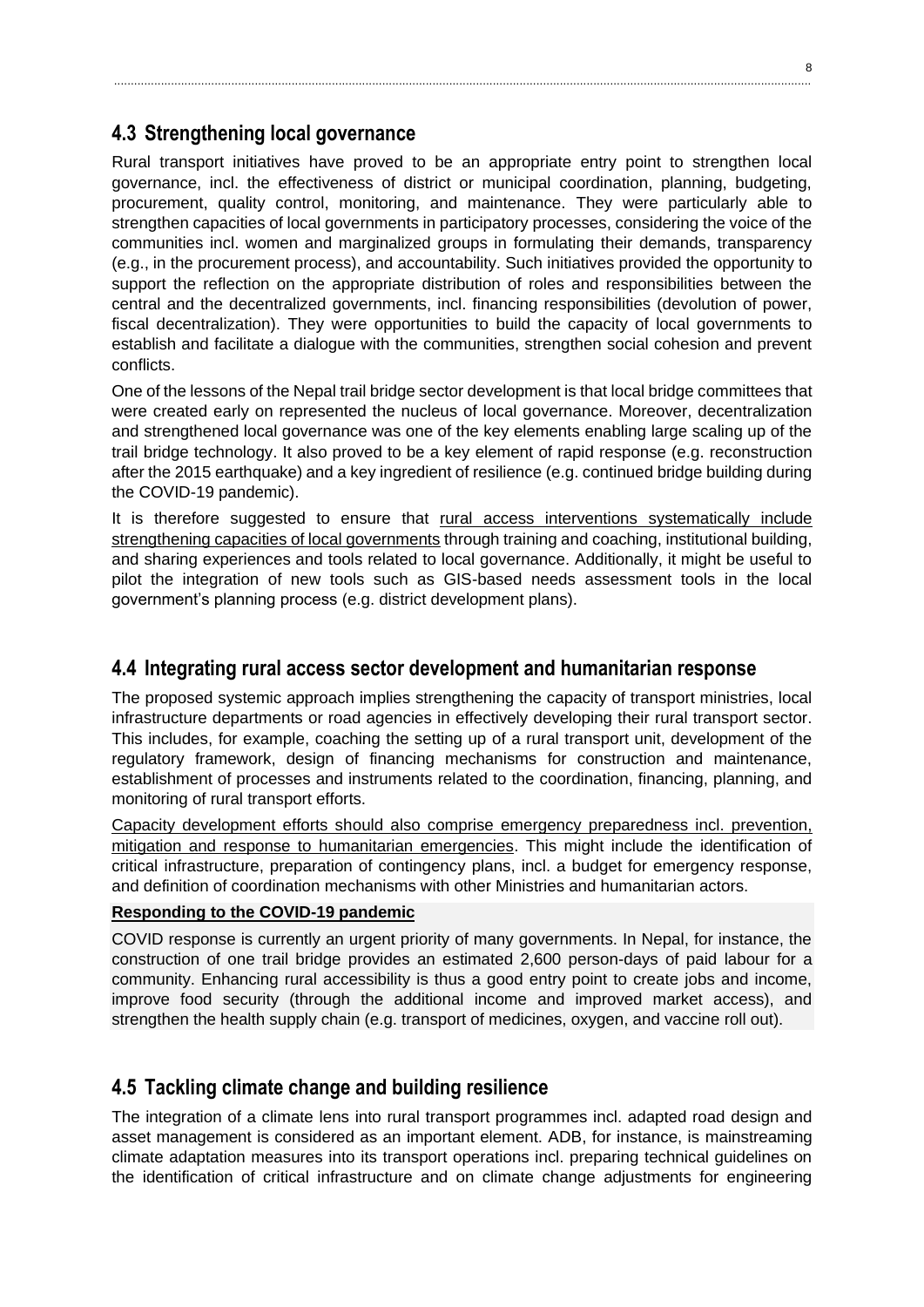design. Moreover, experiences with green roads in different countries demonstrated the potential of the approach in enhancing resilience, both in terms of erosion control and water reuse opportunities for the local population. In parallel, environmental risks should be considered carefully, particularly deforestation and threats to biodiversity.

Building capacities of road agencies and other key actors in climate change consideration and promoting innovation and exchange of experiences related to climate resilient design standards, good practices for road asset management, and green roads will support mainstreaming of climate adaptation measures into rural transport programmes.

#### **[Green Roads for Water](https://roadsforwater.org/about-us/)**

There is probably no intervention globally with more impact on surface hydrology and landscapes as the construction of roads. Roads obstruct the flow of water, guide run-off, and accelerate it, and in the process trigger erosion and sedimentation. Moreover, particularly in rural roads, water is the main cause of damage. All this can be turned around by developing 'green roads for water' - These are roads that have secure transport functions combined with beneficial water management and climate resilience. The opportunities are abundant: road bodies and road crossing can be used to systematically harvest water; road bodies and culverts can control water levels in wetlands and agricultural areas. Integrating road and water development can contribute to flood protection, sand harvesting, regreening, nature protection and sand dune control. The Roads for Water Consortium is led by MetaMeta (an organization specialized in land and water management, headquartered in the Netherlands) and aims that by 2025, in at least 50% of the countries in Africa and 25% in Asia, 50% of all roads are water buffered.

#### <span id="page-9-0"></span>**4.6 Promoting women empowerment**

Women have less access to employment generated in the transport sector (in construction and maintenance, transport services, and transport agencies) due to under-representation in engineering, cultural issues over women working outside the home, and difficulties of organising childcare (Tanzarn, 2019). However, there are good examples of rural transport initiatives in which more than half of the people involved in construction are women, or that promote women entrepreneurs.

A number of studies conducted in recent years in different countries resulted in the development of Guidelines for Mainstreaming Gender in Rural Transport. They provide a step-by-step guidance on how to mainstream gender in transport policy and planning, sector institutions, infrastructure improvement cycle, and provision of transport services using illustrative examples (Tanzarn, 2019).

Ensuring the dissemination of those Guidelines and other relevant documentation, piloting their implementation, and continuing to identify and document approaches that are effective in empowering women are important next steps to contribute to mainstreaming gender in the rural transport sector.

#### <span id="page-9-1"></span>**4.7 Sound planning and monitoring using new technologies**

Considerable progress has been made in recent years in the use of new technologies for rural transport planning. A new methodology for measuring the Rural Access Index has been developed enabling thus to identify and prioritize needs more efficiently and hence better target transport investments. The new methodology relies on spatial data and techniques, and uses open source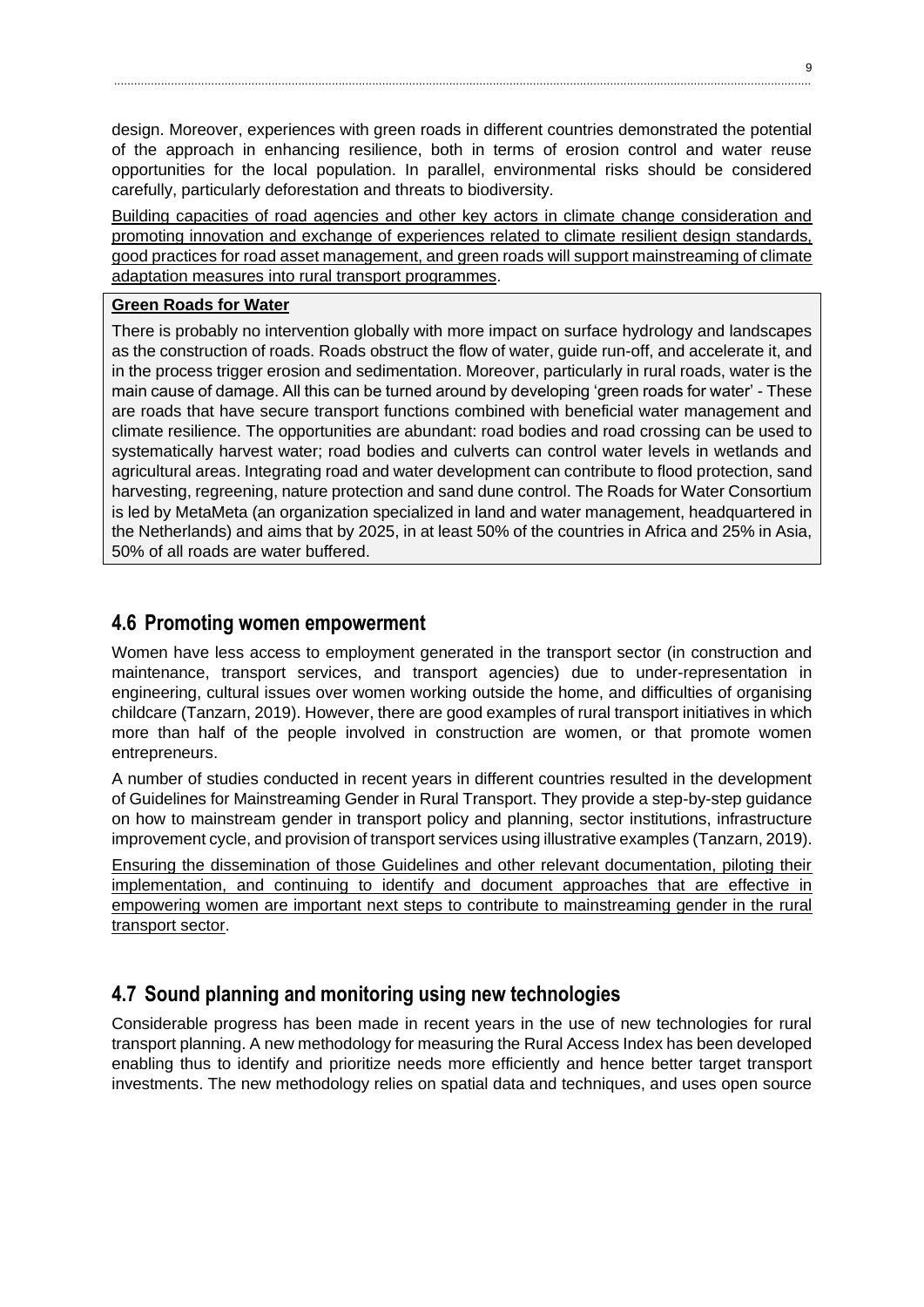data including population distributions from WorldPop<sup>1</sup>, road networks from OpenStreetMap and rural boundaries from the GRUMP database (TRL Ltd., 2020.; [https://rai.azavea.com/\)](https://rai.azavea.com/).

The new methodology has the potential to considerably facilitate rural transport planning and monitoring at local and national level. However, efforts are required to disseminate knowhow on the new methodology and integrate it into the local and central government's planning and monitoring procedures and instruments. This needs to be well coordinated with ongoing/planned international support to build the capacity of statistical systems in Low Income Countries. Additionally, this needs to be well integrated in local planning instruments such as district development plans reflecting community demand.

The use of new technologies such as drones, satellite imagery, mobile phone data and social media has the potential to improve additional rural transport functions such as road asset management. A better understanding of the potential of such technologies and their related risks, incl. data privacy breaches, is considered as a valuable element to enhance the efficiency of the rural transport sector.

The **Rural Access Index (RAI)** is one of the most important global development indicators in the transport sector and was adopted as the SDG indicator 9.1.1 to measure the progress of Target: 9.1: Develop quality, reliable, sustainable and resilient infrastructure, including regional and transborder infrastructure, to support economic development and human well-being, with a focus on affordable and equitable access for all. The index was developed by the World Bank in 2006 and aims at measuring the share of rural population who has access to all-season roads, conventionally, within 2 km, or equivalently, 25-minute walking distance. A roadmap has been developed to achieve Tier 1 by 2025. The custodian for RAI is World Bank, with the United Nations Economic Commission for Europe (UNECE), United Nations Environment Programme (UNEP) and the Asian Development Bank (ADB) as partners. A United Nations [task team on Measuring](https://unstats.un.org/bigdata/task-teams/rural-access/index.cshtml)  [Rural Access Index](https://unstats.un.org/bigdata/task-teams/rural-access/index.cshtml) currently focuses on the roll out of the RAI.

ADB has initiated the **[Asian Transport Outlook \(ATO\)](https://www.adb.org/what-we-do/sectors/transport/overview#asian-transport-outlook)** to strengthen the knowledge base on transport in Asia and the Pacific region. The ATO is developed in support of the planning and delivery of ADB transport sector assistance. At the same time, the ATO supports Asian governments in transport policy development and delivery. ADB is working with other interested parties in developing the ATO as an instrument to track the implementation of the Sustainable Development Goals, the Paris Agreement and other relevant international agreements on sustainable development in the transport sector. Likewise, the ATO also serves as input in regional transport initiatives, such as the ESCAP Regional Action Programme for Sustainable Transport Development in Asia and the Pacific, the ASEAN Kuala Lumpur Strategic Action Plan and the Environmentally Sustainable Transport Forum 2021-2030 Declaration on Sustainable Transport.

#### <span id="page-10-0"></span>**4.8 Integrating rural transport in regional connectivity efforts**

Rural transport should not be viewed in isolation, but as part of a broader transport network, which in turn supports a wider economic and social system. "Vertical connectivity", or connectivity between micro-, meso-, and macro-level networks<sup>2</sup>, is becoming increasingly important for the development of agricultural value chains; access to jobs in urban areas; the reduction of food loss and waste; rural tourism; health supply systems; disaster preparedness; and other dimensions of rural development (UNESCAP, 2019).

<sup>1</sup> WorldPop aims to provide an open access archive of spatial demographic datasets for Central and South America, Africa and Asia to support development, disaster response, and health applications. https://www.worldpop.org/

<sup>2</sup> From village surroundings to village local hubs, to market/town hub/service center, and finally to large town/city hub.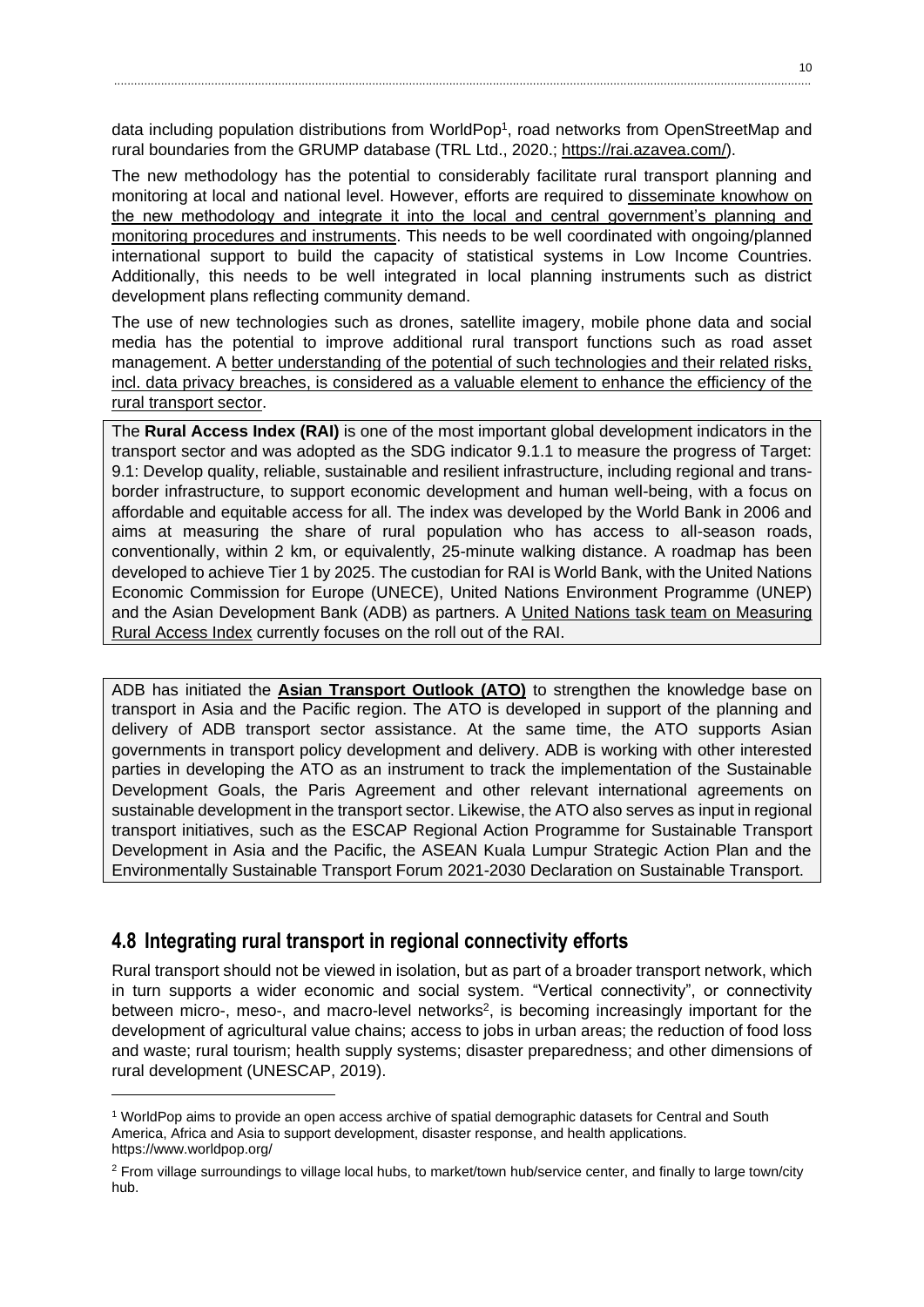The concept of vertical connectivity might support targeting investments to rural transport infrastructure by considering, among others, the potential to connect rural areas with subregional, regional and international transport networks.

#### <span id="page-11-0"></span>**4.9 Piloting incentive mechanisms to promote rural transport investments**

Results-based financing instruments targeted towards rural transport or first mile access might enable attracting additional donors and enhance funding for the sector. Additionally, modalities to systemically include first mile access as an integral component of larger transport, rural development, food security, or local governance programmes might also be a way to increase funding for rural transport. Incentive mechanisms might also support the promotion of rural transport initiatives. This could be in the form of a "leave no one behind award" rewarding projects with high impact in hard to reach communities, or a benchmarking instrument promoting competition among districts based on their performance in improving rural access. Collaboration at regional level might facilitate the design, piloting, and documentation of such instruments.

#### <span id="page-11-1"></span>**4.10 Promoting knowledge sharing and innovation**

As several countries in the Asia and Pacific region share similar challenges related to rural accessibility, it is suggested to encourage sharing of experiences at regional level. This will facilitate the joint development and dissemination of tools, manuals, and recommendations focusing on common issues in the region. It will further enable the identification of knowledge gaps and the promotion of innovation. This could be done in close collaboration with research or academic institutions in the region, and in dialogue with global organizations and platforms such as SuM4All or IE-connect. The Communities of Interest (CoI) proposed within the framework of the 2030 Aichi Declaration are considered as an appropriate entry point to promote knowledge sharing and innovation.

**[Sustainable Mobility for All \(SuM4All\)](https://www.sum4all.org/)** is a platform for international cooperation on transport and mobility issues. Established in 2017, and hosted by the World Bank, the global, multistakeholder partnership, brings together more than 55 public organizations and private companies, including bilateral partners, multilateral development banks, U.N. organizations, intergovernmental organizations, and civil society with a shared ambition to transform the future of mobility. It leverages the knowledge, expertise, and influence of its Member organizations to assist countries worldwide in their ambition to attain the Sustainable Development Goals (SDGs) and sustainable mobility. One of SuM4All's four main goals is Universal Access.

**Informing Transport Investments through Data Systems and Evidence**. Advances in data and technology have created new opportunities to work on the evaluation of large infrastructure investments. The Impact Evaluation **(IE)Connect [for Impact](https://pubdocs.worldbank.org/en/156371554223752892/DIME-ProgramBrief-ieConnect.pdf)** programme<sup>3</sup> is generating a significant body of evidence through the development of data systems and experimental and quasiexperimental evaluations that can transform the way we think of mobility as an economic force and at a scale that will substantially improve the evidence-base for policy making. The ieConnect for Impact programme is a collaboration between the World Bank's Development Impact Evaluation (DIME) group and the World Bank Transport Global Practice.

<sup>&</sup>lt;sup>3</sup> Impact Evaluation Connect for Impact: [https://thedocs.worldbank.org/en/doc/156371554223752892-](https://thedocs.worldbank.org/en/doc/156371554223752892-0050022019/original/DIMEProgramBriefieConnect.pdf) [0050022019/original/DIMEProgramBriefieConnect.pdf](https://thedocs.worldbank.org/en/doc/156371554223752892-0050022019/original/DIMEProgramBriefieConnect.pdf)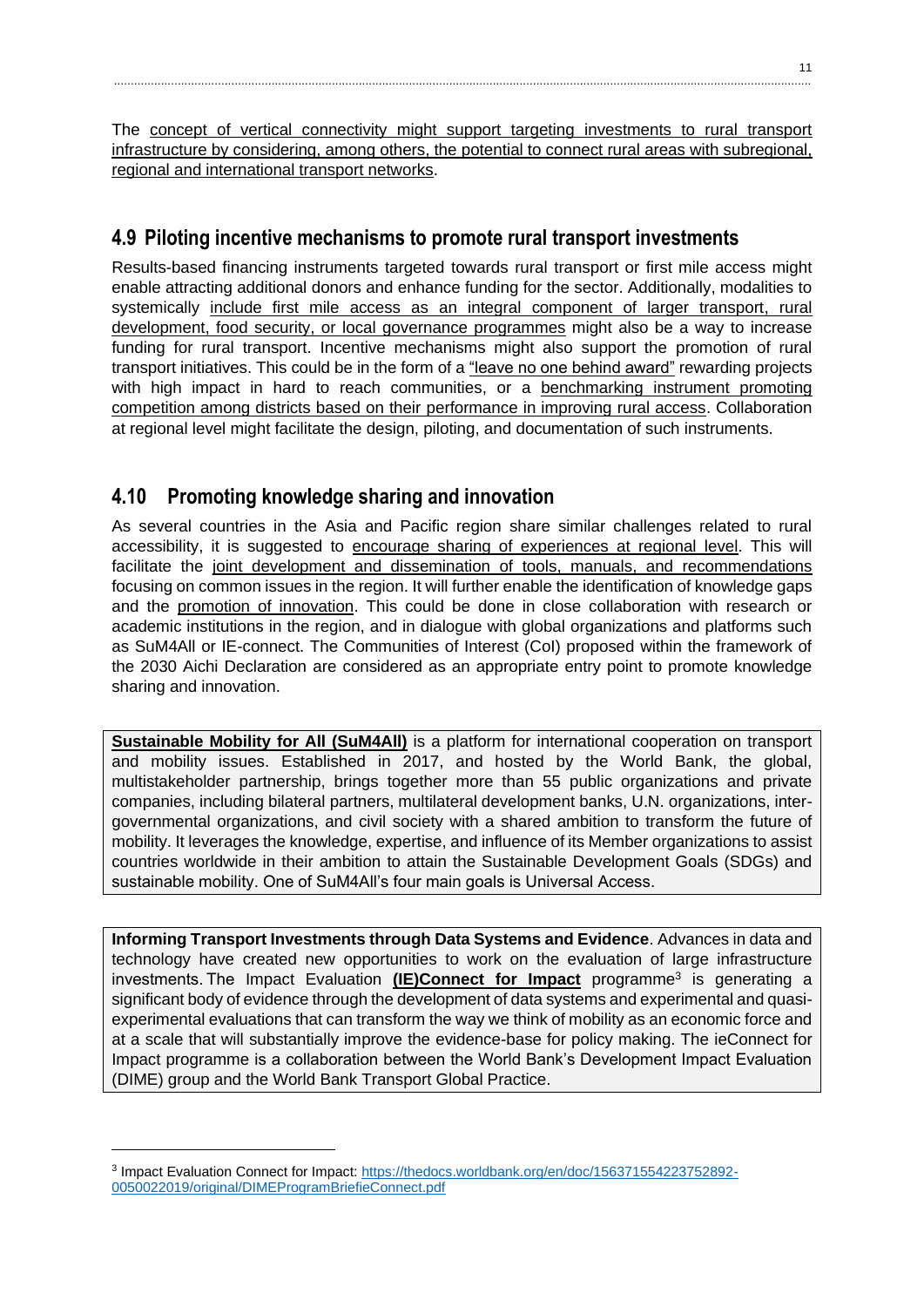# <span id="page-12-0"></span>**5. The way forward**

Despite various efforts, there is much scope for improving overall planning, development, and maintenance of rural transport systems and services in Asia. The proposed regional initiative on rural accessibility and connectivity (Annex A) aims to address some of the systemic, institutional and policy challenges faced by the rural transport sector. Comments and feedback are welcome to further develop the proposed regional initiative. Interested governments are also welcomed to share their interest to pilot the proposed initiative.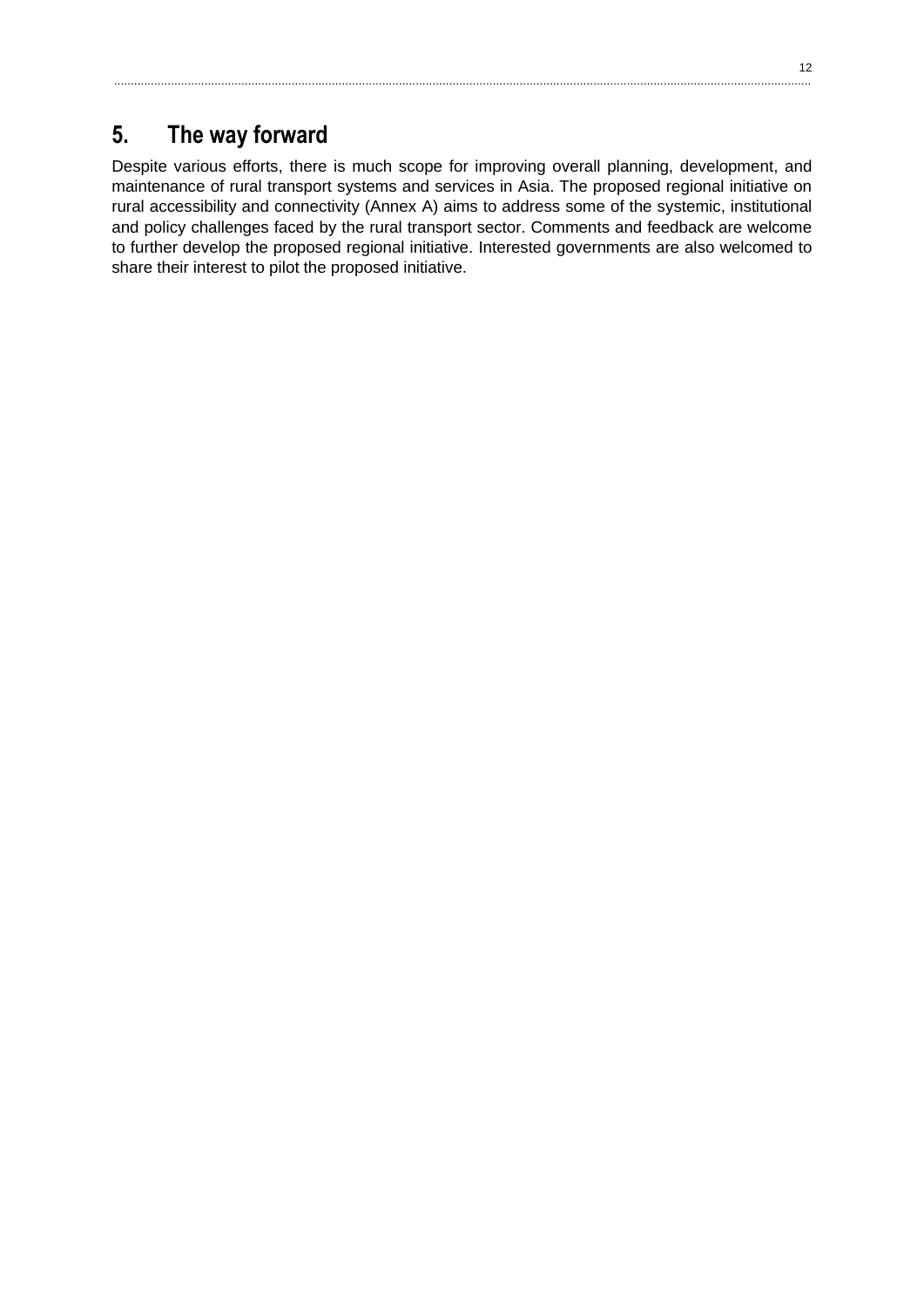#### <span id="page-13-0"></span>**References**

Ahmed, S. and Eklund, E. (2019). [Rural Accessibility, Rural Development, and Natural Disasters](https://www.researchgate.net/publication/336178015_Rural_Accessibility_Rural_Development_and_Natural_Disasters_in_Bangladesh)  [in Bangladesh,](https://www.researchgate.net/publication/336178015_Rural_Accessibility_Rural_Development_and_Natural_Disasters_in_Bangladesh) Journal of Developing Societies, 35(3), pp. 391-411.

Asian Development Bank (2011). [Empowering women through rural infrastructure:](https://www.adb.org/sites/default/files/publication/29263/empowering-women-rural-infrastructure.pdf)  [Mainstreaming gender in transport.](https://www.adb.org/sites/default/files/publication/29263/empowering-women-rural-infrastructure.pdf) Asian Development Bank.

Asian Development Bank (2013). [Gender tool kit: Transport —](https://www.adb.org/sites/default/files/institutional-document/33901/files/gender-tool-kit-transport.pdf) Maximizing the benefits of [improved mobility for all.](https://www.adb.org/sites/default/files/institutional-document/33901/files/gender-tool-kit-transport.pdf) Mandaluyong City, Philippines.

Asian Development Bank (2021). [Bangladesh, 2011–2020. ADB Country Assistance Program](https://www.adb.org/sites/default/files/evaluation-document/576871/files/cape-ban2021.pdf)  [Evaluation.](https://www.adb.org/sites/default/files/evaluation-document/576871/files/cape-ban2021.pdf)

Bradbury, A. (2018). [The First mile: connecting rural communities to regional and urban markets.](https://www.uncrd.or.jp/content/documents/7126Presentation%204_The%20first%20mile%20connecting%20rural_Annabel.pdf) ReCAP. Environmentally Sustainable Transport (EST) Forum in Asia.

Castella, J.-C. and Phaipasith, S. (2021). [Rural Roads Are Paving the Way for Land-Use](https://doi.org/10.3390/land10030330)  [Intensification in the Uplands of Laos.](https://doi.org/10.3390/land10030330) Land 2021, 10, 330.

Charlery, L. Nielsen, M.R., Meilby, H., and Smith-Hall, C. (2016). [Effects of New Roads on](https://doi.org/10.3390/su8040363)  [Environmental Resource Use in the Central Himalaya.](https://doi.org/10.3390/su8040363) Sustainability 2016, 8, 363.

Engel, S., Regmi, M. B., & O'Neill, P. (2017). Achieving poverty eradication through improved, inclusive and equitable transport systems [Paper Presentation]. Intergovernmental Tenth Regional Environmentally Sustainable Transport (EST) Forum in Asia, Vientiane, Lao People's Democratic Republic.ESCAP, [Review of Developments in Transport in Asia and the Pacific 2017.](https://www.unescap.org/publications/review-developments-transport-asia-and-pacific-2017)

Fan, S., Gulati, A., and Thorat, S. (2008). [Investment, subsidies, and pro](https://onlinelibrary.wiley.com/doi/abs/10.1111/j.1574-0862.2008.00328.x)‐poor growth in rural [India.](https://onlinelibrary.wiley.com/doi/abs/10.1111/j.1574-0862.2008.00328.x) Agricultural Economics.

Hine, J, Sasidharan, M., Eskandari Torbaghan, M., Burrow, M. P. N. and Usman, K. (2019). [Evidence of the impact of rural road investment on poverty reduction and economic](https://assets.publishing.service.gov.uk/media/5d6546a5e5274a1718cc1047/637_Impact_of_Rural_Roads.pdf)  [development.](https://assets.publishing.service.gov.uk/media/5d6546a5e5274a1718cc1047/637_Impact_of_Rural_Roads.pdf) K4D Helpdesk Report. Brighton, UK: Institute of Development Studies.

International Labour Organization (2010). [Rural transport infrastructure investments support](https://www.ilo.org/jakarta/whatwedo/projects/WCMS_132659/lang--en/index.htm)  [development in Indonesia.](https://www.ilo.org/jakarta/whatwedo/projects/WCMS_132659/lang--en/index.htm) ILO Website.

Kurshitashvili, N., Dajani, I., Morad, M., Samaha, G., Aloul, S. (2020). Addressing women's [safety concerns in public transport in Jordan to boost their economic activity.](https://blogs.worldbank.org/arabvoices/addressing-womens-safety-concerns-public-transport-jordan-boost-their-economic-activity) World Bank Blogs.

Norman, K. 2013. Social dimensions of transport – [a resource for social impact appraisals.](https://assets.publishing.service.gov.uk/government/uploads/system/uploads/attachment_data/file/227032/Social_Dimensions_of_Transport_for_externals.pdf) London, UK: Department for International Development.

Shrestha, B. and Workman, R. (2008). The Effects of Restricted Access on Maternal Health in Remote and Mountainous Areas of Rural Nepal, Final Report. District Roads Support Programme (DRSP) and Rural Health Development Project (IFRTD) (London, UK, 2008).

Sunil, S., Singh, S. and Saxena, A. (2020). [ReCAP Impact Case Study on Bangladesh, Final](https://assets.publishing.service.gov.uk/media/5fcbd9d98fa8f54d5abcdf17/Suniletal-EY-2020-ReCAPImpactCaseStudyBangladesh-FinalReport-ReCAP-GEN2160B-201022.pdf)  [Case Study Report.](https://assets.publishing.service.gov.uk/media/5fcbd9d98fa8f54d5abcdf17/Suniletal-EY-2020-ReCAPImpactCaseStudyBangladesh-FinalReport-ReCAP-GEN2160B-201022.pdf) London: ReCAP for FCDO.

Sustainable Mobility for All (2019). [Global Roadmap of Action Toward Sustainable Mobility:](https://thedocs.worldbank.org/en/doc/662991571411009206-0090022019/original/UniversalRuralAccessGlobalRoadmapofAction.pdf)  [Universal Rural Access.](https://thedocs.worldbank.org/en/doc/662991571411009206-0090022019/original/UniversalRuralAccessGlobalRoadmapofAction.pdf) Washington DC.

Tanzarn, N. (2019). [Guidelines for Mainstreaming Gender in Rural Transport.](https://assets.publishing.service.gov.uk/media/5e18b4eee5274a06b8fa0ad0/Tanzarn-2019-GuidelinesforMainstreamingGenderinRural_Transport-ReCAP-GEN2157A-190618.pdf) London: ReCAP for DFID.

TRL Ltd. (2020). [Rural Access Index, Policy Brief.](https://assets.publishing.service.gov.uk/media/5fa195ae8fa8f5788c2a4512/TRL-2020-RuralAccessIndex-PolicyBrief-ReCAP-GEN2033D-200619.pdf) London: ReCAP for DFID.

United Nations Centre for Regional Development (2015)[. Accelerated Action on Rural Transport](https://www.uncrd.or.jp/content/documents/3393Background%20paper%20for%20EST%20Plenary%20Session%206-rev.pdf)  [in Asia-Pacific Region.](https://www.uncrd.or.jp/content/documents/3393Background%20paper%20for%20EST%20Plenary%20Session%206-rev.pdf) Background Paper, Ninth Regional Environmentally Sustainable Transport Forum in Asia, 17-20 November 2015, Kathmandu, Nepal.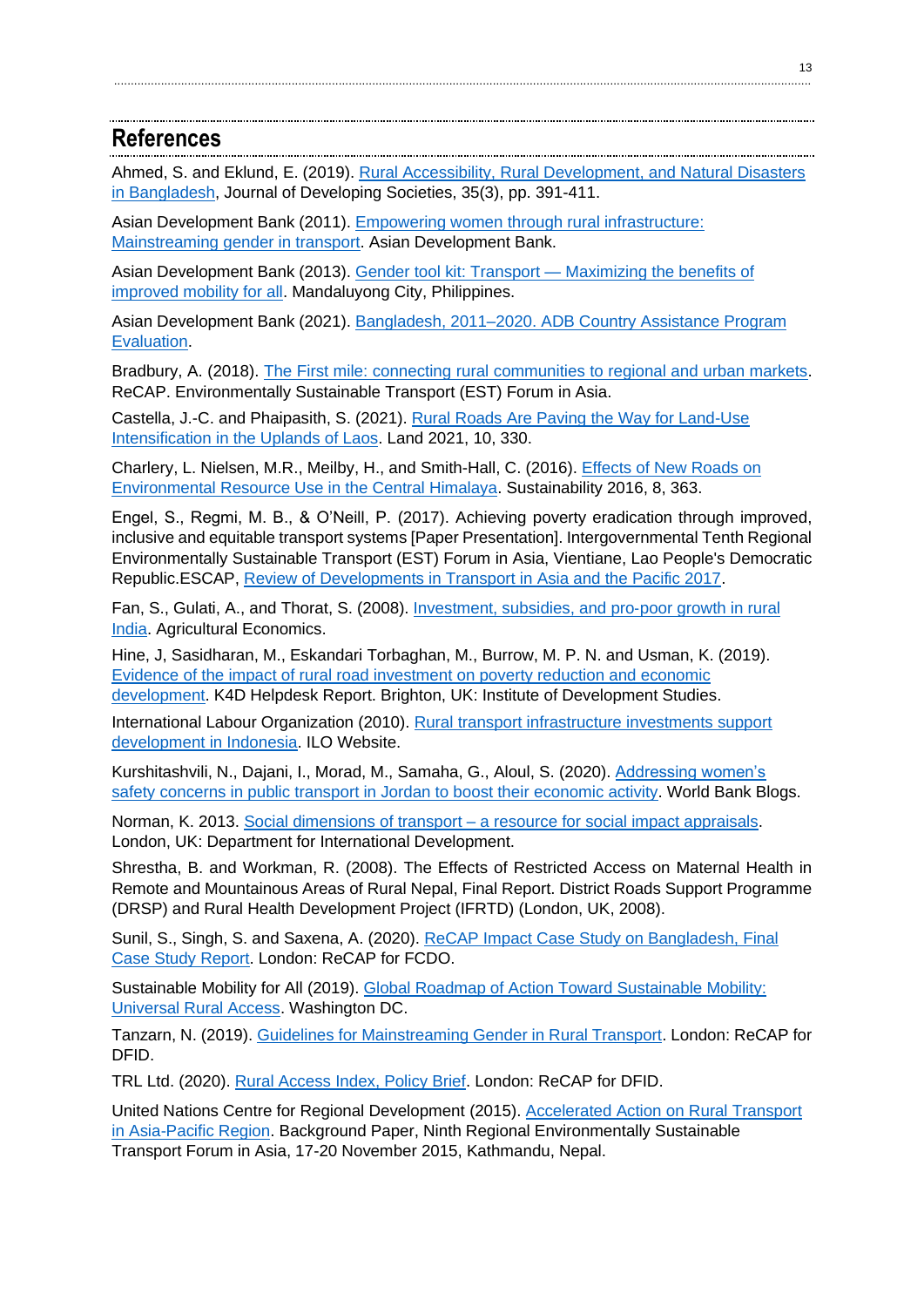United Nations Economic and Social Commission for the Asia and the Pacific (2017). [Review](https://www.unescap.org/sites/default/d8files/knowledge-products/Review2017_Hires_21Dec2017.pdf) of [Developments in Transport in Asia and the Pacific.](https://www.unescap.org/sites/default/d8files/knowledge-products/Review2017_Hires_21Dec2017.pdf) Sustainable Transport Section, Transport Division, ESCAP.

United Nations Economic and Social Commission for the Asia and the Pacific (2019). [Enhancing](https://www.unescap.org/sites/default/d8files/knowledge-products/Monography%20Series-%20Enhancing%20rural%20transport%20connectivity%20to%20regional%20and%20international%20transport%20networks%20in%20Asia%20and%20the%20Pacific.pdf)  [rural transport connectivity to regional and international transport networks in Asia and the](https://www.unescap.org/sites/default/d8files/knowledge-products/Monography%20Series-%20Enhancing%20rural%20transport%20connectivity%20to%20regional%20and%20international%20transport%20networks%20in%20Asia%20and%20the%20Pacific.pdf)  [Pacific.](https://www.unescap.org/sites/default/d8files/knowledge-products/Monography%20Series-%20Enhancing%20rural%20transport%20connectivity%20to%20regional%20and%20international%20transport%20networks%20in%20Asia%20and%20the%20Pacific.pdf) Sustainable Transport Section, Transport Division, ESCAP.

United Nations Economic and Social Commission for the Asia and the Pacific. (2020a). [Sustainable urban transport in Asia-Pacific for the 2030 agenda.](https://www.unescap.org/sites/default/d8files/event-documents/UNESCAPSsustainable_urban_transport%202020_Recommendations.pdf) Sustainable Transport Section, Transport Division, ESCAP.

United Nations Economic and Social Commission for the Asia and the Pacific. (2020b). Environmentally sustainable [transport systems and services.](https://www.unescap.org/sites/default/files/EN_3_ENVIRONMENTALLY%20SUSTAINABLE%20TRANSPORT%20SYSTEMS%20AND%20SERVICES.pdf) Committee on Transport, ESCAP.

United Nations Economic and Social Commission for the Asia and the Pacific. (2020c). [Safe and](https://www.unescap.org/sites/default/files/EN_4_SAFE%20AND%20INCLUSIVE%20TRANSPORT%20AND%20MOBILITY.pdf)  [inclusive transport and mobility.](https://www.unescap.org/sites/default/files/EN_4_SAFE%20AND%20INCLUSIVE%20TRANSPORT%20AND%20MOBILITY.pdf) Committee on Transport, ESCAP.

World Bank (2006). [Rural access index](https://datacatalog.worldbank.org/dataset/rural-access-index-rai) [Data file].

World Bank (2012a). [Investing in Indonesia's Roads: Improving Efficiency and Closing the](https://documents1.worldbank.org/curated/en/366991468269399430/pdf/733030WP0Indon00disclosed0100180120.pdf)  [Financing Gap.](https://documents1.worldbank.org/curated/en/366991468269399430/pdf/733030WP0Indon00disclosed0100180120.pdf) Road Sector Public Expenditure Review 2012.

World Bank (2012b). [World Development Report 2012: Gender Equality and Development.](https://openknowledge.worldbank.org/handle/10986/4391) World Bank. Washington DC.

World Bank (2016). [Measuring Rural Access Using New Technologies.](https://openknowledge.worldbank.org/bitstream/handle/10986/25187/Measuring0rura0ing0new0technologies.pdf?sequence=1&isAllowed=y) Washington, DC.

World Bank (2020a). [Indonesia Rural Poverty Study.](https://openknowledge.worldbank.org/bitstream/handle/10986/34163/No-One-Left-Behind-Rural-Poverty-in-Indonesia.pdf?sequence=4&isAllowed=y) No One Left Behind. Rural Poverty in Indonesia.

World Bank (2020b). [Rural access index](https://datacatalog.worldbank.org/dataset/rural-access-index-rai) [Data file].

Wright, T. (2021). Guidance on gender equality in transport projects. Prepared for Committee on Transport, UNESCAP.